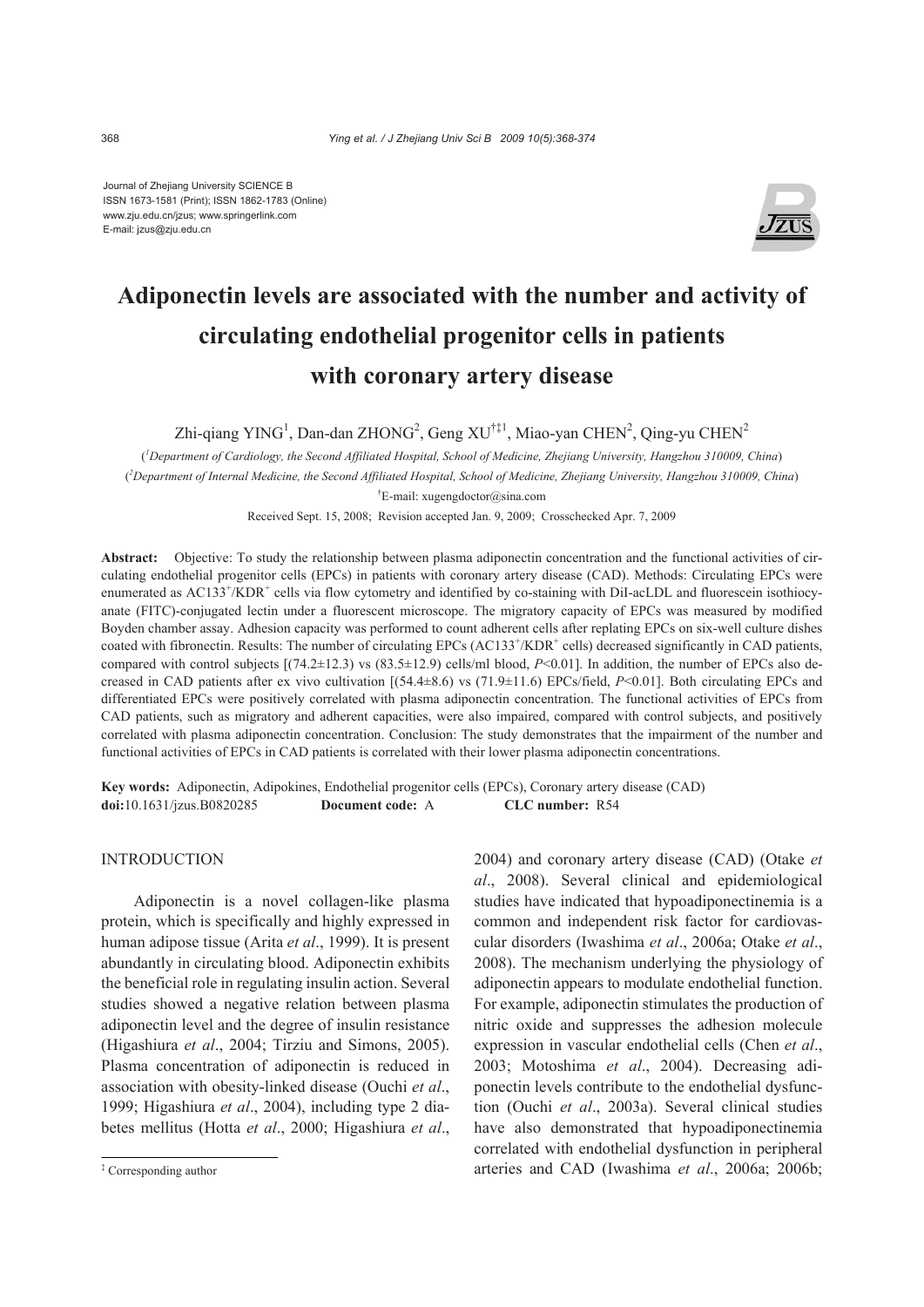Otake *et al*., 2008). Endothelial dysfunction is an early pivotal event in the development, progression, and manifestation of atherosclerosis and ultimately represents an imbalance between the magnitude of injury process and repair capacity (Zhu *et al*., 2008). Previous studies suggested that circulating endothelial progenitor cells (EPCs) participate in this endothelial repair process (Hill *et al*., 2003; Zhu *et al*., 2008).

EPCs have the capacity of homing from bone marrow, and circulate, proliferate, and differentiate into mature endothelial cells, but they have neither acquired characteristics of mature endothelial markers, nor formed a lumen (Asahara *et al*., 1997; Zhu *et al*., 2008). EPCs coexpress hematopoietic stem or progenitor cell markers (CD34 or AC133) and endothelial surface markers (VE-Cadherin or VEGFR-2) (Peichev *et al*., 2000; Gill *et al*., 2001; Zhu *et al*., 2008). Laboratory evidence suggests that these precursor cells participate in the processes of postnatal neovascularization and re-endothelialization (Asahara *et al*., 1999; Hill *et al*., 2003). Recently, studies have also shown that risk factors for CAD correlate with reduced number and functional activity of circulating EPCs (Vasa *et al*., 2001). However, the relationship between adiponection and circulating EPCs remains unclear. If a correlation between plasma adiponectin levels and the number and activity of circulating EPCs was confirmed, drug and/or non-drug treatments that aim at increasing circulating adiponectin levels could be useful for treating CAD.

Based on these considerations, we hypothesize that EPCs of patients with hypoadiponectinemia are impaired, and these damaged EPCs may lead to endothelial dysfunction and promote the progression of the disease. Therefore, we investigated the relationships among plasma adiponectin concentrations and the number and activity of circulating EPCs from CAD patients and control subjects.

## MATERIALS AND METHODS

#### **Patients**

Fifty-eight CAD patients and 50 control subjects were prospectively studied. CAD was defined angiographically (>50% diameter reduction). Plasma adiponectin concentration was determined by enzyme-linked immunosorbent assay (ELISA) (Linco Research Inc., Missouri, USA). Other basal characteristics such as age, sex, blood pressure, body mass index (BMI), and lipid profiles were also included in clinical data. Patients with acute inflammation, wounds, retinopathy, recent surgery, ulcers, malignant disease, and unstable angina or myocardial infraction within 3 months, which may influence EPC kinetics, were excluded. All patients and control subjects were not treated with vitamins or folate. All participants provided informed consent and the study protocol was approved by the local research ethics committee.

# **Isolation, cultivation, and characterization of circulating EPCs**

EPCs were isolated, cultured, and characterized according to previously described techniques (Hill *et al*., 2003; Zhu *et al*., 2006; 2008). Briefly, mononuclear cells were isolated by density gradient centrifugation and seeded on six-well culture dishes coated with fibronectin (Chemicon, Temecula, CA, USA) in endothelial basal medium (EBM)-2 (Clonetics, Walkersville, MD, USA) supplemented with endothelial basal medium (EBM)-2 with single aliquot of EGM-2MV, which contains 5% fetal bovine serum (FBS), vascular endothelial growth factor (VEGF), fibroblast growth factor-2 (FGF-2), epidermal growth factor (EGF), insulin-like growth factor (IGF), and ascorbic acid. After 7 d in culture, adherent cells were incubated with DiI-acLDL (Molecular Probes, Eugene, OR, USA) and stained with fluorescein isothiocyanate (FITC)-labelled ulex europaeus agglutinin (UEA-1) (Sigma Chemical Co., St. Louis, MO, USA). Cells co-stained with DiI-acLDL and FITC-conjugated lectin were judged as EPCs. Under fluorescent microscope, the number of EPCs per well was evaluated by three independent investigators by counting five randomly selected high-power fields (×200) (Chen *et al*., 2006; Zhu *et al*., 2006; 2008).

#### **Flow cytometry analysis**

Cell surface marker proteins of circulating EPCs  $(AC133<sup>+</sup>/KDR<sup>+</sup>)$  were measured by flow cytometry (Chen *et al*., 2006; Zhu *et al*., 2006; 2008). A volume of 100 μl of peripheral blood was obtained and incubated for 30 min at 4 °C with antihuman-KDR-PE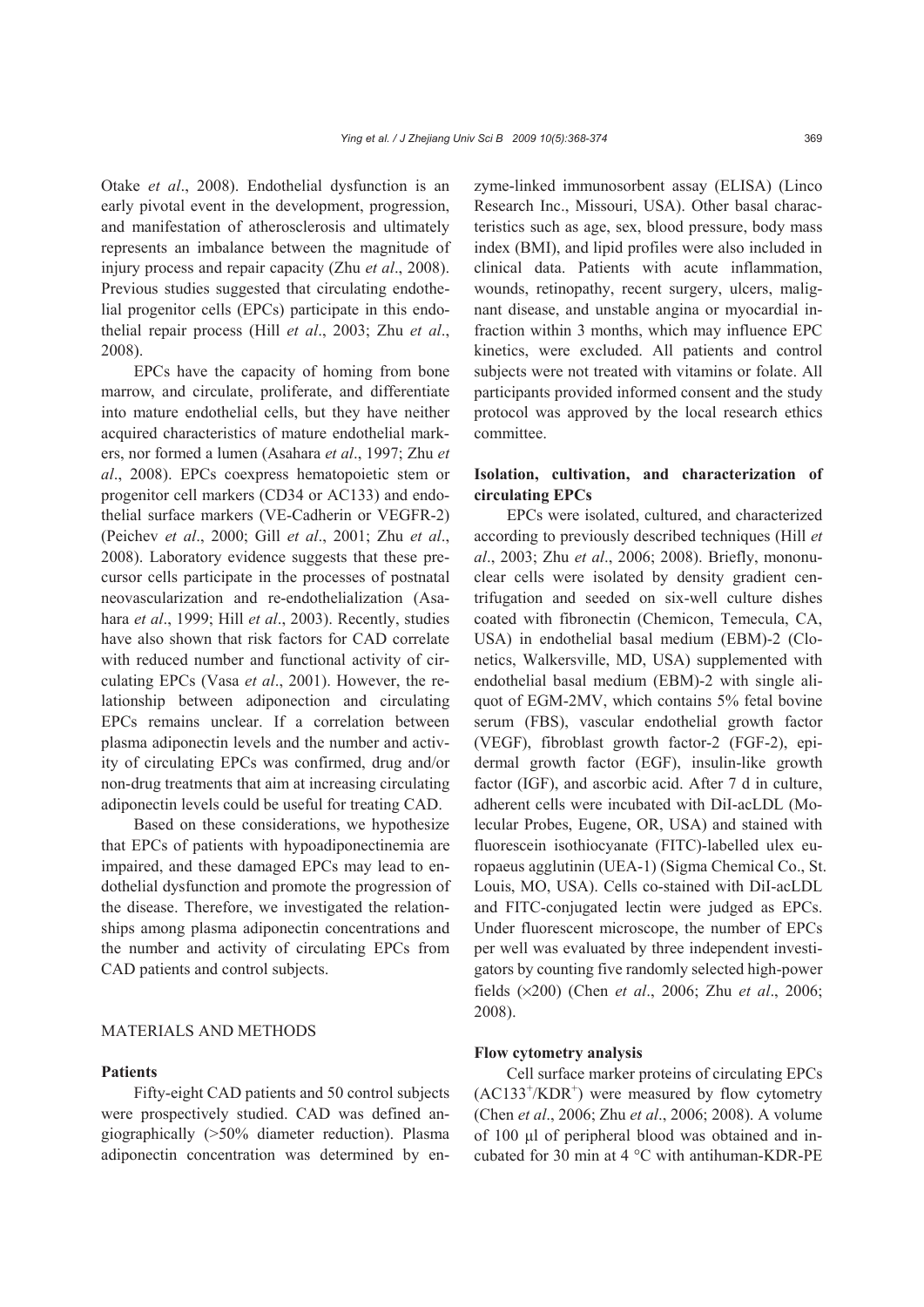(R&D Systems, Minneapolis, USA) and antihuman-AC133-APC (eBioscence, San Diego, USA). The suspension was collected and incubated with fluorescence-activated cell sorter (FACS) lysing solution for 10~15 min (Chen *et al*., 2006; Zhu *et al*., 2008). FACS-Calibur instrument (Becton-Dickson, New Jersey, USA) was used to analyze cell surface marker proteins. Surface markers of EPCs, AC133, and KDR were detected on cells in the lymphocyte gate (Chen *et al*., 2006; Zhu *et al*., 2006; 2008). Isotype-matched antibodies served as controls. The percentages of  $AC133^+/KDR^+$  positive cells were converted to cell per ml peripheral blood using the total blood count (Vasa *et al*., 2001; Chen *et al*., 2006; Zhu *et al*., 2006; 2008).

## **Migration assay**

A modified Boyden chamber assay (Jiangsu Qilin Medical Equipment, China) was used to evaluate EPC migration (Chen *et al*., 2006; Zhu *et al*., 2006; 2008). Isolated EPCs were detached and resuspended in 500 µl EBM-2 and counted. A total of  $2\times10^4$  EPCs were placed in the upper chamber, and the lower compartment was filled with medium containing EBM-2 and VEGF (50 ng/ml). After 24 h incubation, the lower side of the filter was washed with phosphate buffered saline (PBS) and fixed with 2% paraformaldehyde (Chen *et al*., 2006; Zhu *et al*., 2006; 2008). Cells migrating into the lower chamber were counted manually in three random microscopic fields  $(x200)$ (Vasa *et al*., 2001; Chen *et al*., 2006; Zhu *et al*., 2006; 2008).

#### **Cell adhesion assay**

EPC adhesion was measured by replacing into fibronectin-coated culture dishes as described previously (Chen *et al*., 2006; Zhu *et al*., 2006; 2008). Isolated EPCs were resuspended and counted. After the identical number of cells were reseeded into culture dishes coated with fibronectin for incubation for 30 min at 37 °C in 5%  $CO<sub>2</sub>$ , the adherent cells averagely were counted by three independent investigators (Vasa *et al*., 2001; Chen *et al*., 2006; Zhu *et al*., 2006; 2008).

#### **Statistical analysis**

Date are presented as percentages or mean±*SD*. Student's *t*-test was used to assess differences be-

tween two groups,  $\chi^2$  text to compare the categorical variables of CAD patients and control subjects, and Pearson's correlation analysis to analyze the correlations between adiponectin levels and the number and activities of circulating EPCs. All statistical analyses were performed with SPSS 11.5, and values of *P*<0.05 were considered significant.

## RESULTS

# **Plasma adiponectin levels and patient characteristics**

A total of 108 participants (58 CAD patients and 50 control subjects) were enrolled in the present study. Patient characteristics and biochemical measurement data are shown in Table 1. A significant decrease was observed in adiponectin in CAD patients compared with matched control subjects  $[(8.3\pm3.9) \text{ vs } (11.5\pm4.3)$ mg/L, *P*<0.01]. The concentration of plasma adiponectin was significantly lower in males compared with that in females in both CAD and control groups  $[(7.3\pm3.2) \text{ vs } (10.6\pm4.6) \text{ mg/L}, P<0.01; \text{Fig.1}].$ 

**Table 1 Clinical data for patients with CAD and control subjects**

| Characteristics         | $CAD (n=58)$                 | Control $(n=50)$ |
|-------------------------|------------------------------|------------------|
| Age (year)              | $65.8 \pm 8.2$               | $64.8 \pm 6.6$   |
| Patient number          |                              |                  |
| Female                  | $17(29.3\%)$                 | 16(32%)          |
| Current smoking         | $25(43.1\%)$                 | 20 (40%)         |
| Hypertension            | 34 (58.6%)                   | 26 (52%)         |
| Diabetes mellitus       | 13 (22.4%)                   | 9(18%)           |
| BMI $(kg/m^2)$          | $24.2 \pm 1.70$              | $23.6 \pm 2.10$  |
| Triglyceride (mmol/L)   | $1.73 \pm 0.29$              | $1.65 \pm 0.31$  |
| Uric acid $(\mu mol/L)$ | $377.6 \pm 52.1$             | $373.3 \pm 73.4$ |
| $hs-CRP$ (mg/L)         | $3.21 \pm 1.94$ <sup>*</sup> | $2.19 \pm 0.99$  |
| Adiponectin (mg/L)      | $8.3 \pm 3.9$ <sup>*</sup>   | $11.5\pm4.30$    |
|                         |                              |                  |

Values are percentages or mean±*SD*; \* *P*<0.01 vs control subjects



**Fig.1 Plasma adiponectin concentration was significantly lower in males compared with that in females (\*** *P***<0.01) in CAD patients**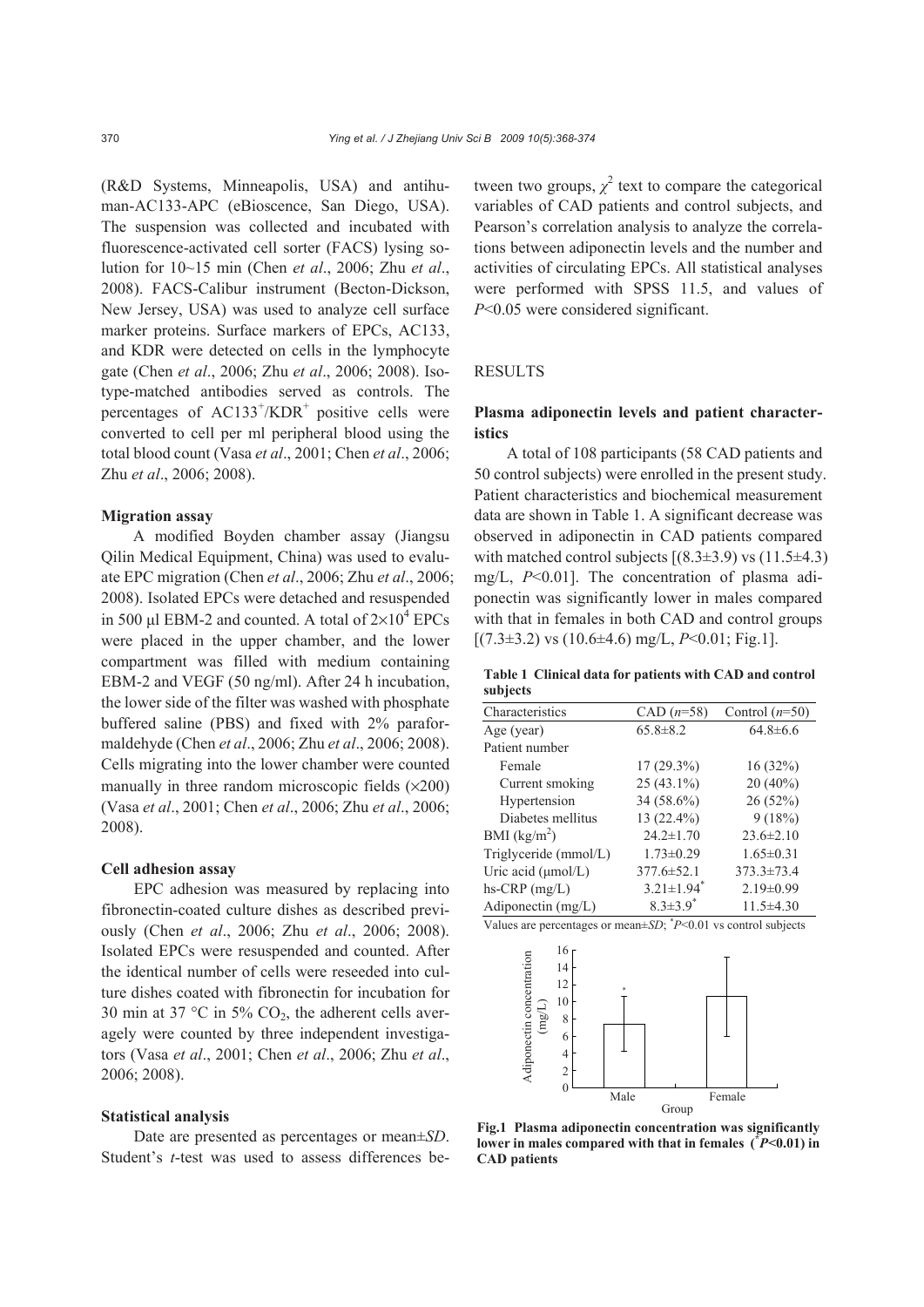#### **Association of adiponectin with EPC levels**

Fluorescence-activated cell sorter analysis was used to assay the number of EPCs in the peripheral blood. Circulating EPCs were enumerated as AC133+ /KDR+ cells (Vasa *et al*., 2001; Chen *et al*., 2006; Zhu *et al*., 2008). A significant decrease was observed in circulating EPCs in CAD patients compared with matched control subjects  $[(74.2 \pm 12.3)$  vs  $(83.5\pm12.9)$  cells/ml blood,  $P<0.01$ ], and a positive correlation was shown between the number of EPCs with plasma adiponectin concentration ( $r=0.622$ , *P*<0.001; Fig.2). In addition, the number of EPCs decreased in CAD patients compared with matched control subjects after ex vivo cultivation  $(54.4\pm8.6)$ vs (71.9±11.6) EPCs/field, *P*<0.01], and a positive correlation between plasma adiponectin concentration and the number of EPCs was also demonstrated (*r*=0.670, *P*<0.001; Fig.3).



**Fig.2 Positive relation between plasma adiponectin** 



**Fig.3 Positive relation between plasma adiponectin concentration and EPC numbers after ex vivo cultivation**

# **Association of adiponectin with migratory capacity of EPCs**

The migratory capacity of EPCs isolated from CAD patients was significantly damaged compared with matched control subjects  $[(9.1 \pm 2.3) \text{ vs } (10.5 \pm 3.2)$ cells/fields, *P*<0.001]. A significant positive correlation between adiponectin concentration and EPC migratory activity was detectable (*r*=0.602, *P*<0.001; Fig.4).



**Fig.4 Positive relation between plasma adiponectin concentration and EPC migratory activity after ex vivo** 

## **Association of adiponectin with adhesion capacity of EPCs**

EPCs from CAD patients were significantly impaired in their ability to adhere to fibronectin [(26.7±5.3) vs (29.6±5.0) cells/fields, *P*<0.001]. Plasma adiponectin concentration showed a significantly positive correlation with the ability of EPCs to adhere to fibronectin (*r*=0.571, *P*<0.001; Fig.5).



**Fig.5 Positive relation between plasma adiponectin concentration and EPC adhesion activity after ex vivo** 

### DISCUSSION

The present study demonstrates the relationships of plasma adiponectin concentration with number and functional activity of EPCs from peripheral blood of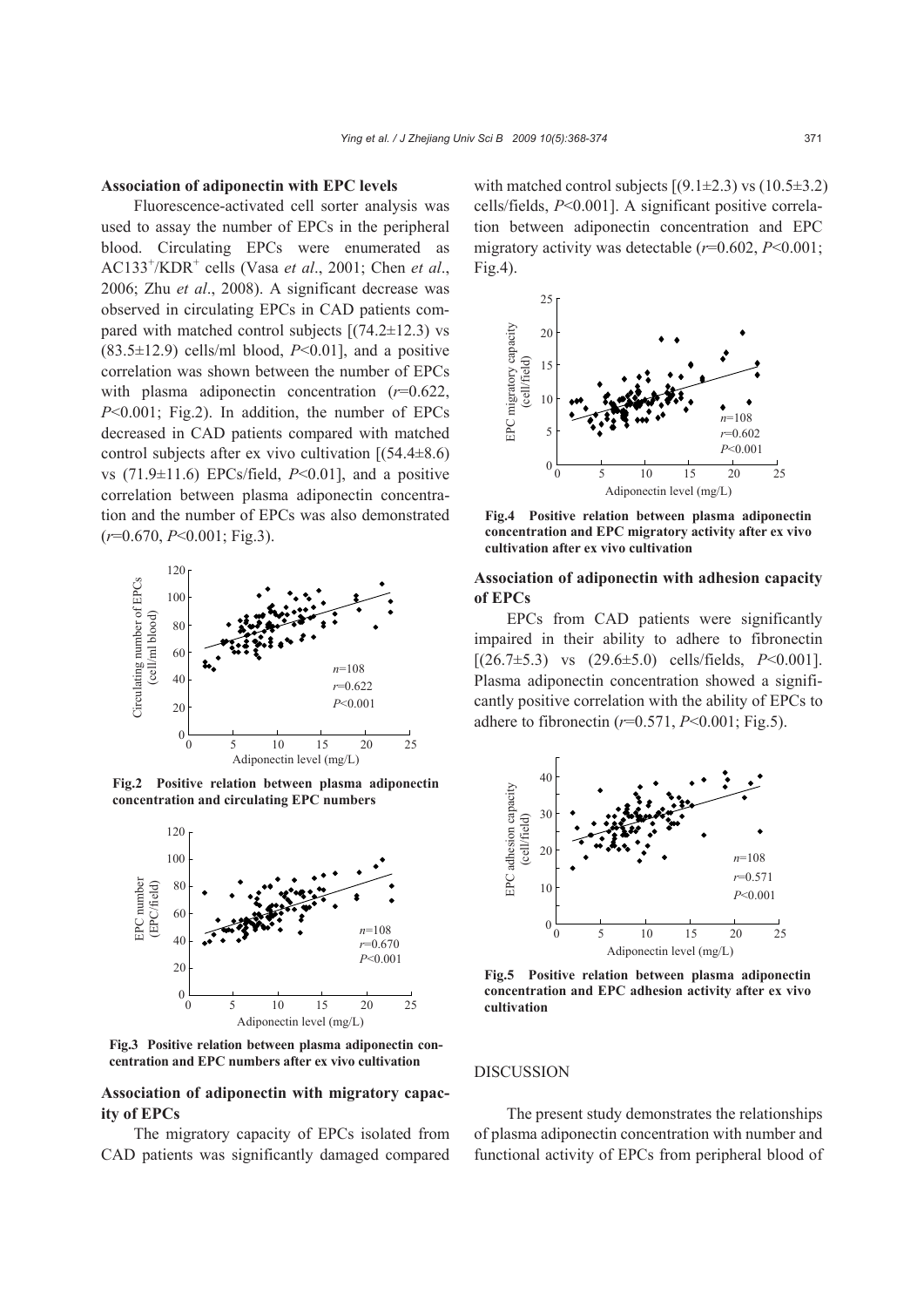CAD patients. The results indicate that plasma adiponectin concentration significantly decreased in CAD patients compared with matched control subjects, and positively correlated with the number of circulating ECPs. The plasma adiponectin concentration was significantly lower in males, compared with females, in both CAD and control groups. In addition, the present study also shows that adiponectin levels had significantly positive correlations with the functional activities of EPCs such as adhesive and migratory capacities. These findings indicate that lower circulating adiponectin level reflected the decreased number and impaired functional activities of EPCs in CAD patients. Therefore, therapeutic approaches, drug and/or non-drug, aiming at increasing circulating adiponectin levels could be use to treat CAD.

Adipose tissue is not only a simple energy storage compartment, but also an important secretary organ for bioactive molecules which contribute to the pathophysiology of cardiovascular diseases (Funahashi *et al*., 1999). Adiponectin is one of adipokines and is synthesized and secreted exclusively by the adipose tissue. Plasma adiponectin level was decreased in CAD patients (Ouchi *et al*., 2001). Adiponectin has anti-atherogenic property, and hypoadiponectinemia is associated with the development of cardiovascular diseases. Okamoto *et al*.(2002) reported that adiponectin overexpression decreased atherosclerosis by attenuating the endothelial inflammatory response and macrophage-to-foam cell transformation in vivo. Further, the clinical study showed that adiponectin concentration rapidly declined following acute myocardial infarction (Kojima *et al*., 2003). In our study, the number and activity of circulating EPCs were significantly reduced and impaired in the CAD patients with lower plasma adiponectin. This suggests that adiponectin has beneficial effects on vascular function and plays a protective role against atherosclerotic vascular change, and low plasma adiponectin, a well-known independent risk factor for CAD, may enhance endothelial dysfunction.

The integrity and functional activity of endothelial monolayer play a critical role in atherosclerosis. Risk factors in CAD patients may induce endothelial injury and impair endothelial function, which also predicts subsequent cardiovascular events (Davignon and Ganz, 2004). Endothelium is a barrier between blood and vessel. The extent of endothelial injury

may represent a balance between the magnitude of injury and the capacity for repair (Hill *et al*., 2003). Recent studies suggest that the injured endothelial monolayer is regenerated by circulating bone marrow-derived EPCs (Hill *et al*., 2003; Walter *et al*., 2002). These reports have suggested that levels of circulating EPCs are associated with endothelial function and contribute to atherosclerotic disease progression. In the present study, adiponectin levels of CAD patients had significantly positive correlations with the number and functional activities of circulating EPCs. In concordance with our findings, hypoadiponectinemia patients with CAD have a decreased number of circulating EPCs with impaired functional activities (Satoh *et al*., 2008). Therefore, lower adiponectin may decrease the number and impair the activity of circulating EPCs, reducing the capacity for endothelial repair, ultimately contributing to the progression of atherosclerosis, and leading to CAD.

Hypoadiponectinemia was often observed in patients with obesity-linked disease (Arita *et al*., 1999). Okui *et al*.(2008) reported that obesity-linked disease was associated with increased risk of CAD, and low adiponectin levels were considered to be an independent risk factor for CAD and a better predictor of coronary endothelial function than other factors such as HOMA-R, body mass index, immunoreactive insulin, and triglycerides. Although the exact mechanisms by which the number and functional activity of EPCs were damaged in CAD patients with low adiponectin levels remain unclear up to now, several possible reasons could account for the impaired EPCs. Firstly, it is suggested in in vitro experiments that C reactive protein (CRP) attenuates the survival of EPCs, and it has been recently demonstrated that CRP has the potential to decrease the angiogenic function of EPCs (Fujii *et al*., 2006; Wang *et al*., 2007; Zhu *et al*., 2008). Ouchi *et al*.(2003b) reported that human adipose tissue expressed CRP, and that there was an inversed relation between CRP and adiponectin in both plasma and adipose tissue. Therefore, increasing of CRP and decreasing of adiponectin in plasma might contribute to the damage of EPCs. The second explanation is that the decreased number and functional activity of EPCs in CAD patients with low adiponectin levels might have relation with adipovascular axis, which, through genomic and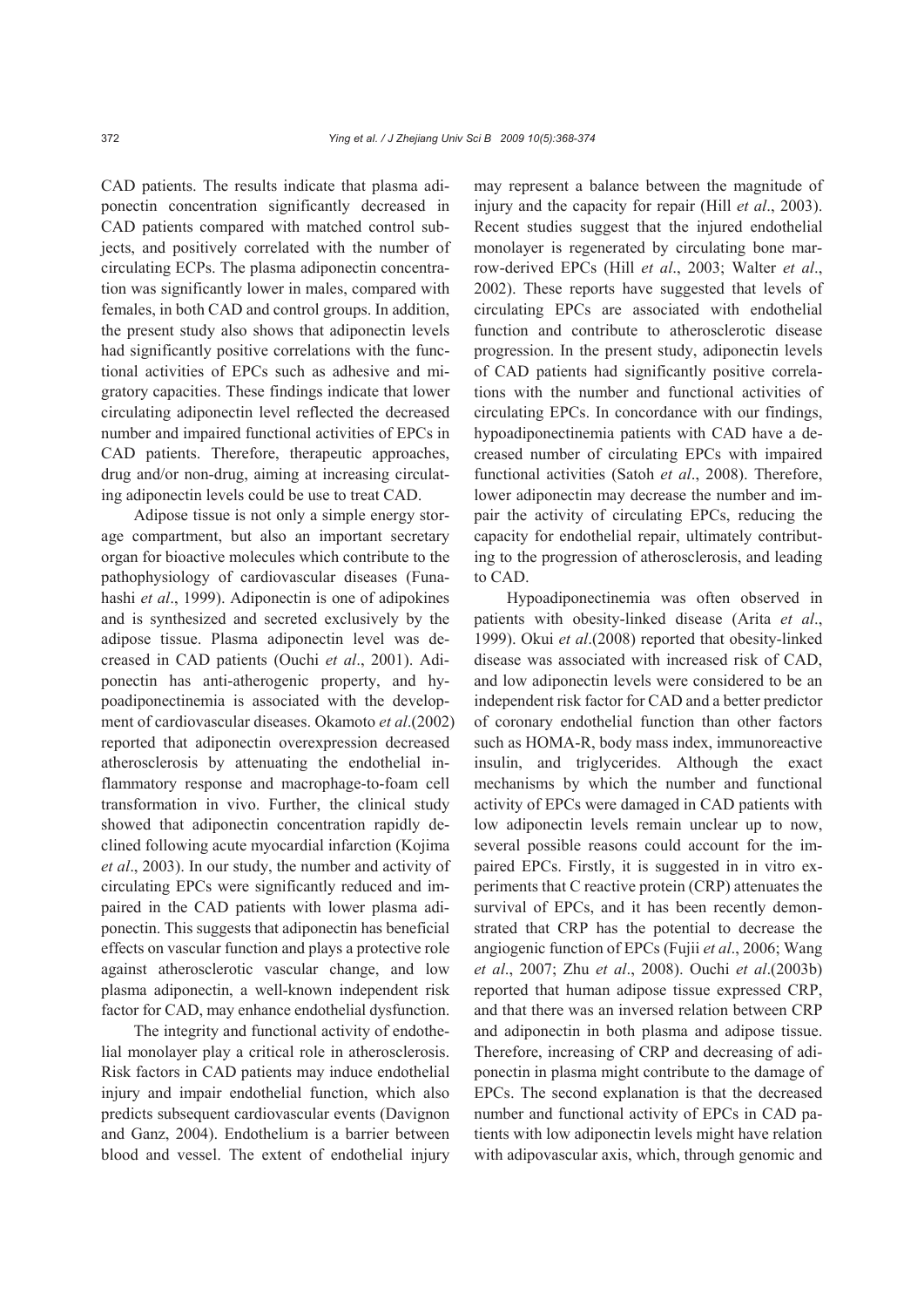environmental influences, affects the supply of EPCs.

There are a few limitations in our study. First, patients in this study were recruited from ones scheduled for elective coronary angiography; therefore, they might not be representative of the population at large. However, none of the patients had myocardial infarction and acute coronary syndrome. Future studies on larger scales will be needed. Second, the present study was limited to the measurement of plasma adiponectin concentration, and it did not assess whether high molecular forms of this protein would be associated with the number and activity of circulating EPCs. Third, the exact mechanisms, especially the molecular pathway(s), responsible for decreasing the number and impairing the functional activity of EPCs in CAD patients with hypoadiponectinemia have not been determined, to which further studies are needed to address.

In conclusion, correlations between adiponectin and the number and activity of circulating EPCs were significantly positive in CAD patients. Thus, therapeutic approaches, drug and/or non-drug treatments, aiming at increasing circulating adiponectin levels could be useful for treating CAD and other diseases associated with vascular insufficiency.

#### **References**

- Arita, Y., Kihara, S., Ouchi, N., Takahashi, M., Maeda, K., Miyagawa, J., Hotta, K., Shimomura, I., Nakamura, T., Miyaoka, K., *et al*., 1999. Paradoxical decrease of an adipose-specific protein, adiponectin, in obesity. *Biochem. Biophys. Res. Commun.*, **257**(1):79-83. [doi:10.1006/bbrc. 1999.0255]
- Asahara, T., Murohara, T., Sullivan, A., Silver, M., van der Zee, R., Li, T., Witzenbichler, B., Schatteman, G., Isner, J.M., 1997. Isolation of putative progenitor endothelial cells for angiogenesis. *Science*, **275**(5302):964-966. [doi: 10.1126/science.275.5302.964]
- Asahara, T., Masuda, H., Takahashi, T., Kalka, C., Pastore, C., Silver, M., Kearne, M., Magner, M., Isner, J.M., 1999. Bone marrow origin of endothelial progenitor cells responsible for postnatal vasculogenesis in physiological and pathological neovascularization. *Circ. Res.*, **85**(3): 221-228.
- Chen, H., Montagnani, M., Funahashi, T., Shimomura, I., Quon, M.J., 2003. Adiponectin stimulates production of nitric oxide in vascular endothelial cells. *J. Biol. Chem.*, **278**(45):45021-45026. [doi:10.1074/jbc.M307878200]
- Chen, T.G., Chen, J.Z., Wang, X.X., 2006. Effects of rapamycin on number activity and eNOS of endothelial progenitor cells from peripheral blood. *Cell Prolif.*, **39**(2): 117-125. [doi:10.1111/j.1365-2184.2006.00375.x]
- Davignon, J., Ganz, P., 2004. Role of endothelial dysfunction in atherosclerosis. *Circulation*, **109**(23 Suppl. 1):III27- III32. [doi:10.1161/01.CIR.0000131515.03336.f8]
- Fujii, H., Li, S.H., Szmitko, P.E., Fedak, P.W., Verma, S., 2006. C-reactive protein alters antioxidant defenses and promotes apoptosis in endothelial progenitor cells. *Arterioscler. Thromb. Vasc. Biol.*, **26**(11):2476-2482. [doi:10. 1161/01.ATV.0000242794.65541.02]
- Funahashi, T., Nakamura, T., Shimomura, I., Maeda, K., Kuriyama, H., Takahashi, M., Arita, Y., Kihara, S., Matsuzawa, Y., 1999. Role of adipocytokines on the pathogenesis of atherosclerosis in visceral obesity. *Intern. Med*., **38**(2):202-206. [doi:10.2169/internalmedicine.38.202]
- Gill, M., Dias, S., Hattori, K., Rivera, M.L., Hicklin, D., Witte, L., Girardi, L., Yurt, R., Himel, H., Rafii, S., 2001. Vascular trauma induces rapid but transient mobilization of VEGFR2(+)AC133(+) endothelial precursor cells. *Circ. Res.*, **88**(2):167-174.
- Higashiura, K., Ura, N., Ohata, J., Togashi, N., Takagi, S., Saitoh, S., Murakami, H., Takagawa, Y., Shimamoto, K., 2004. Correlations of adiponectin level with insulin resistance and atherosclerosis in Japanese male populations. *Clin. Endocrinol. (Oxf.)*, **61**(6):753-759. [doi:10.1111/j. 1365-2265.2004.02165.x]
- Hill, J.M., Zalos, G., Halcox, J.P., Schenke, W.H., Waclawiw, M.A., Quyyumi, A.A., Finkel, T., 2003. Circulating endothelial progenitor cells, vascular function, and cardiovascular risk. *N. Engl. J. Med.*, **348**(7):593-600. [doi:10. 1056/NEJMoa022287]
- Hotta, K., Funahashi, T., Arita, Y., Takahashi, M., Matsuda, M., Okamoto, Y., Iwahashi, H., Kuriyama, H., Ouchi, N., Maeda, K., *et al*., 2000. Plasma concentrations of a novel, adipose-specific protein, adiponectin, in type 2 diabetic patients. *Arterioscler. Thromb. Vasc. Biol.*, **20**(6): 1595-1599.
- Iwashima, Y., Horio, T., Kumada, M., Suzuki, Y., Kihara, S., Rakugi, H., Kawano, Y., Funahashi, T., Ogihara, T., 2006a. Adiponectin and renal function, and implication as a risk of cardiovascular disease. *Am. J. Cardiol*., **98**(12): 1603-1608. [doi:10.1016/j.amjcard.2006.07.039]
- Iwashima, Y., Horio, T., Suzuki, Y., Kihara, S., Rakugi, H., Kangawa, K., Funahashi, T., Ogihara, T., Kawano, Y., 2006b. Adiponectin and inflammatory markers in peripheral arterial occlusive disease. *Atherosclerosis*, **188**(2): 384-390. [doi:10.1016/j.atherosclerosis.2005.10.039]
- Kojima, S., Funahashi, T., Sakamoto, T., Miyamoto, S., Soejima, H., Hokamaki, J., Kajiwara, I., Sugiyama, S., Yoshimura, M., Fujimoto, K., *et al*., 2003. The variation of plasma concentrations of a novel, adipocyte derived protein, adiponectin, in patients with acute myocardial infarction. *Heart*, **89**(6):667. [doi:10.1136/heart.89.6. 667]
- Motoshima, H., Wu, X., Mahadev, K., Goldstein, B.J., 2004. Adiponectin suppresses proliferation and superoxide generation and enhances eNOS activity in endothelial cells treated with oxidized LDL. *Biochem. Biophys. Res. Commun.*, **315**(2):264-271. [doi:10.1016/j.bbrc.2004.01.